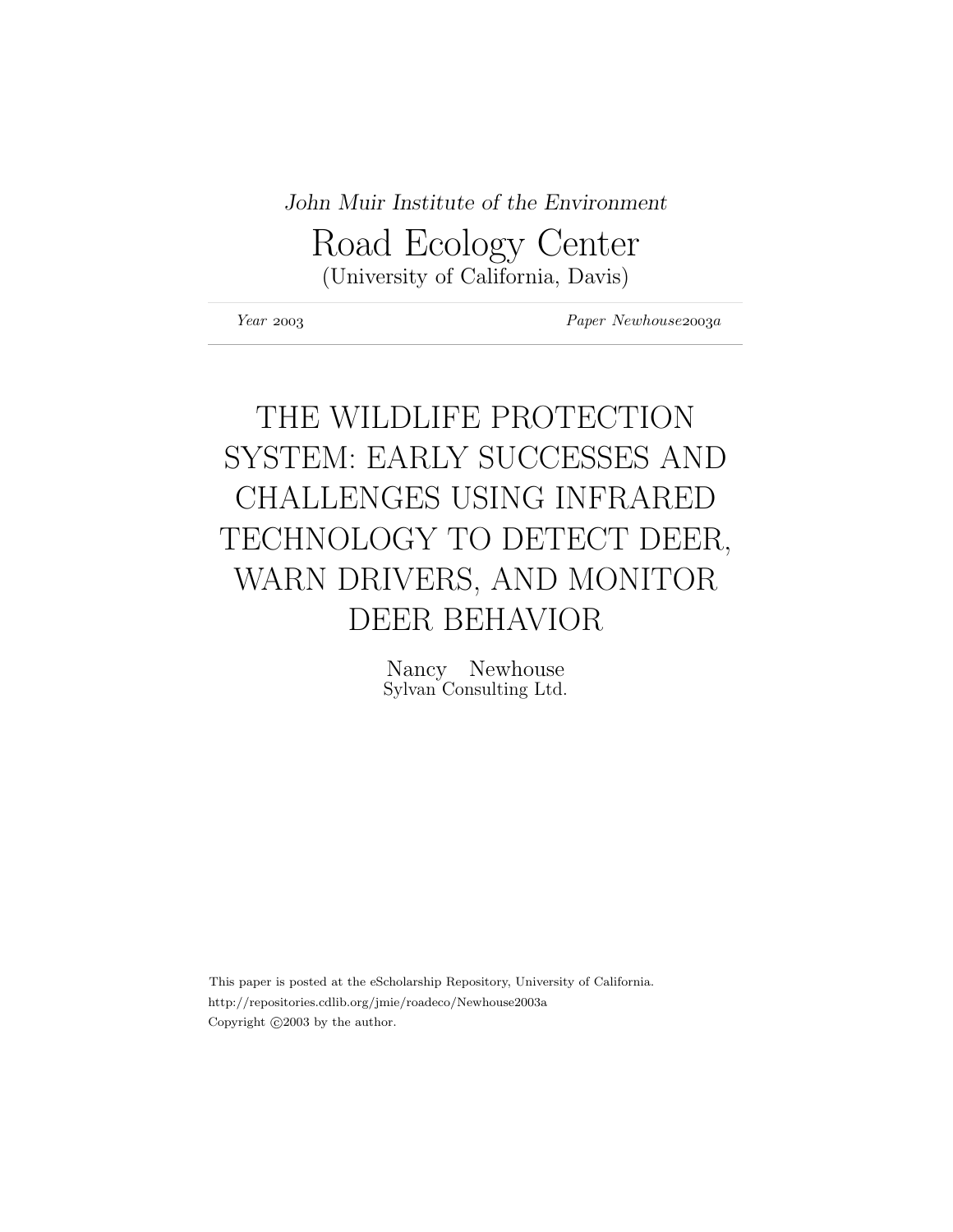# THE WILDLIFE PROTECTION SYSTEM: EARLY SUCCESSES AND CHALLENGES USING INFRARED TECHNOLOGY TO DETECT DEER, WARN DRIVERS, AND MONITOR DEER BEHAVIOR

#### Abstract

Wildlife-vehicle accidents result in substantial personal, environmental and economic losses, including human injuries, fatalities, loss of wildlife, and vehicle damage. In British Columbia, about 16,000 such collisions occur annually, including unreported cases. This typically results in two to three human deaths (Sielecki 2001) and claims to the Insurance Corporation of British Columbia (ICBC) of over CDN\$25 million, excluding "swerved-tomiss" accidents. As Farrell (2002) notes, the problems associated with wildlife-vehicle collisions are global, pervasive and increasing, yet most of the literature suggests that many mitigation techniques have limited utility because they are ineffective at reducing collisions or have large impacts on natural wildlife movements. Project Objectives The Wildlife Protection System (WPS) is designed to use infrared cameras to detect wildlife on or near highways. When wildlife is detected, fl ashing lights are triggered, warning drivers to reduce speed and anticipate wildlife on the roadway. The objectives of this project are to: 1. Determine the ability of the WPS to detect wildlife and warn motorists. 2. Determine the speed response of drivers to wildlife-activated warning lights. 3. Document wildlife behavior near highways using 24-hour infrared video footage in order to develop more effective wildlife collision mitigation strategies. Funding Source and Total Budget Funding for this project was provided by the Insurance Corporation of British Columbia, Intrans Tech (part of the Rainbow Group of Companies), Parks Canada, the BC Conservation Foundation, the Columbia Basin Fish and Wildlife Compensation Program, FLIR Systems, Inc., OCTEC Ltd., and QWIP Technologies. In 2002, over CDN\$600,000 was spent on development and preliminary testing of the system. Methodology The fi rst trial was initiated in the summer of 2002 in Kootenay National Park, British Columbia, Canada. In the trial, a camera was mounted on a 6-m pole at each end of a 2-km stretch of highway. Adjacent to each pole was a trailer containing a computer (with tracking software), two radar guns, and a conventional digital video camera. Continuous (24-hour) infrared and conventional video footage was recorded. In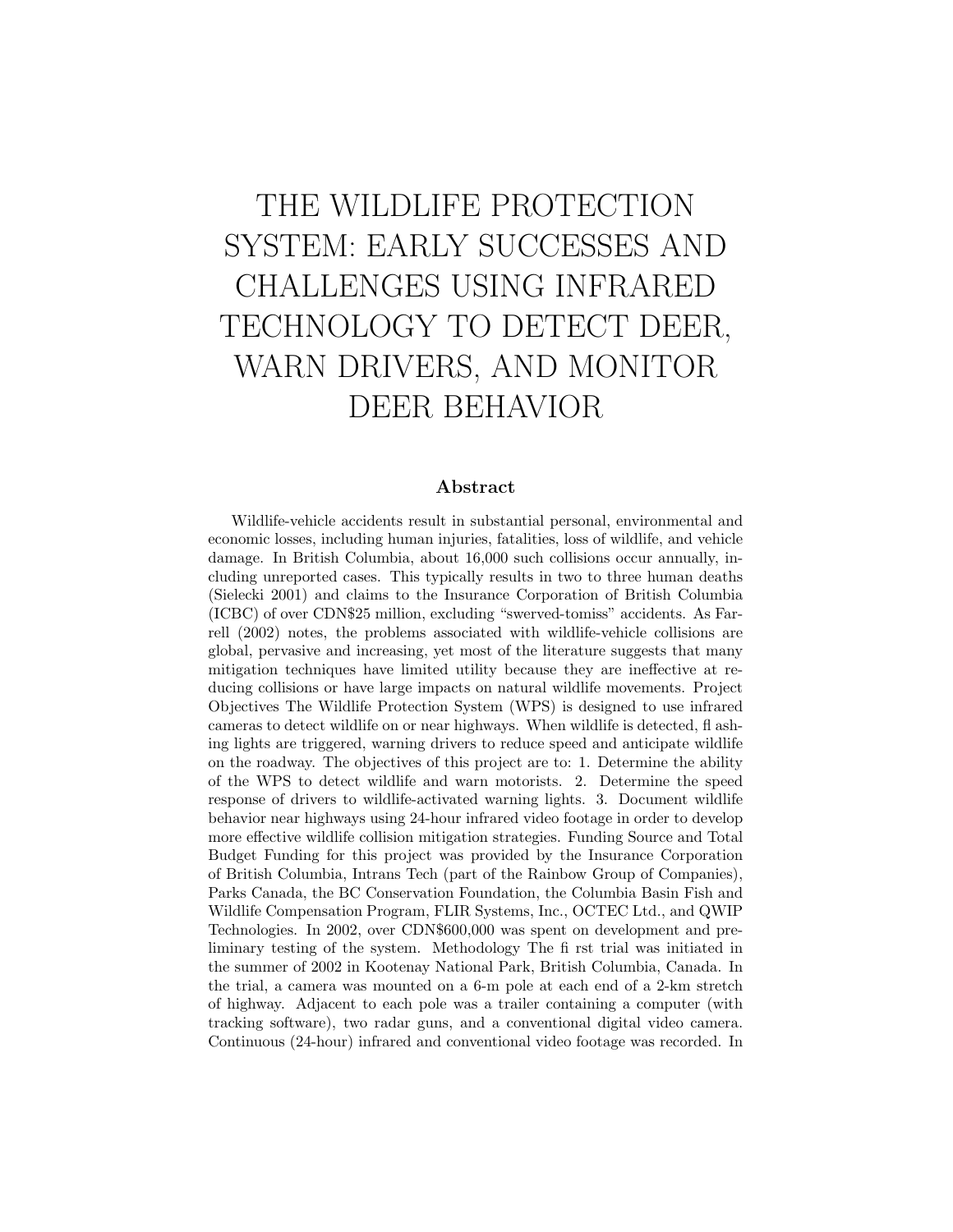addition, an "event log" was generated in an Excel spreadsheet that recorded traffi c speeds before and within the test zone, and animal detections within the zone. A number of technical diffi culties prevented the system from becoming fully operational in 2002. However, we were able to view 24-hour infrared video footage of deer behavior in the highway right-of-way (ROW) over 16 days from 29 August to 7 October 2002. We recorded the number of deer present on the ROW during fi ve-minute samples at the beginning of every half-hour, along with their location and some behaviors (in ditch, on roadside approaching highway, on roadside retreating from highway, standing on road, crossing road), whether they were running, whether a car was present, and if crossing, whether the attempt was successful and whether there was a near-miss with a vehicle. Summary of Findings and Their Applications Successes from this preliminary trial include confi rmation of the camera's ability to track wildlife within a 1 km range, and collection of infrared video data, providing a unique opportunity to study wildlife behavior on and near road systems. We recorded 1131 deerminutes of behavior (number of deer events multiplied by the time they were present in the sampling period). Based on hourly totals of deer-minutes, we stratifi ed the 24-hour period into night (midnight to 7 AM), midday (7 AM to 7 PM) and evening (7 PM to midnight). Both the number of deer and the duration of their stay in the ROW were greatest during the night, intermediate during the evening, and lowest during midday, so the number of deer-minutes per hour was over 2x higher at night than evening, and over 15x higher at night than midday. However, deer were more likely to exhibit behaviors of concern to motorists during midday. For example, within sample periods, the following measures were higher per deer during midday than evening or night, respectively: approaches to highway (0.70, 0.60, 0.43), running approaches to highway  $(0.42, 0.09, 0.03)$ , stepping onto the highway surface  $(0.14, 0.10, 0.10)$ , attempted or successful highway crossings (0.12. 0.08, 0.08), and crossing in front of oncoming cars (0.05, 0.00, 0.02). The relatively higher rate of highrisk behaviors during midday is compounded by the fact that vehicle numbers were much higher during ICOET 2003 Proceedings 391 Making Connections midday  $(263/hr)$  than evening  $(182/hr)$  or night  $(70/hr)$ . Driving in daylight probably increases deer visibility dramatically, but being within the line-ups of cars more typical of midday presumably decreases the driver's fi eld of view and may increase the collision hazard and severity associated with a driver swerving or making a sudden stop. Implications for Future Research/Policy If further test trials are successful, this new technology should be used to reduce wildlife-vehicle collisions. The WPS offers several advantages over conventional mitigation strategies including: • Wildlife cannot become habituated as they might to scents, refl ectors, and other deterrents because the system focuses on the actions of motorists, rather than animal behavior. • Drivers are less likely to become complacent to the warning system because it is only triggered temporarily when wildlife is present. • This system does not interfere with the natural movement of wildlife, nor require the construction of overpasses or underpasses to allow for highway crossings. • In contrast to permanent structures, such as overpasses and underpasses, this system is highly portable and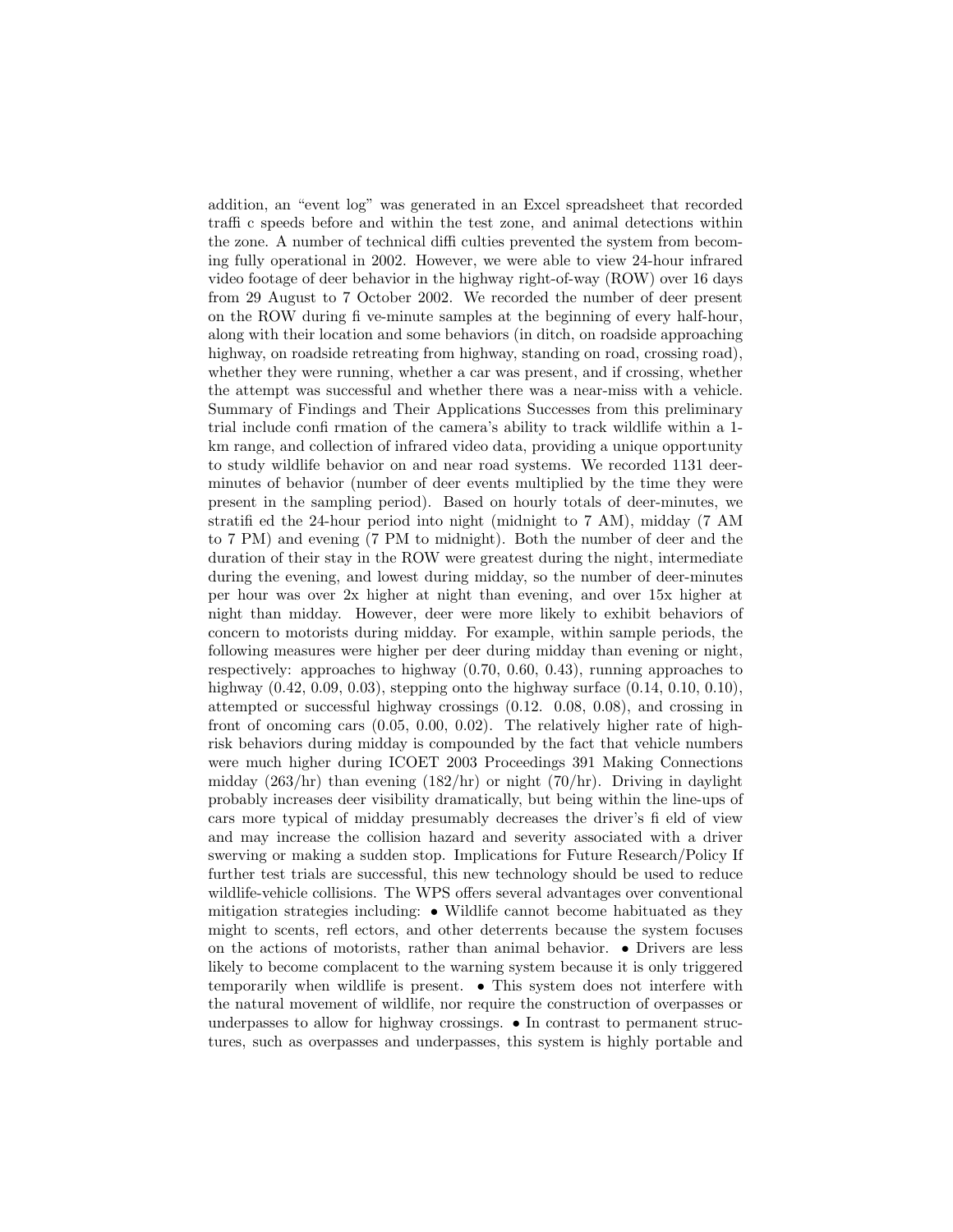can be moved seasonally to high risk areas, or relocated in response to changing wildlife populations and movements, adjacent land-use and traffi c patterns. • This system can operate 24-hours/day, in contrast to some mitigation tools that operate only at night. Wildlife behavior data collected from this trial in August to October, 2002 suggests that despite the number and duration of deer events in the ROW being higher at night or evening than midday, deer exhibit behaviors more likely to result in accidents during midday. High midday traffi c volumes may partly negate the visibility benefi ts that would otherwise exist from driving in daylight. The portable infrared video recording system could also be used as a research tool for wildlife accident mitigation such as documenting wildlife crossing rates prior to construction of new highways to determine best locations for overpasses and tunnels (if they are deemed necessary) and assessing the effectiveness of other existing mitigation tools, such as refl ectors, repellents, and whistles by documenting wildlife behavioral response. The system could be employed in a broad range of other off-highway wildlife behavior research as the trailers are fully portable, unobtrusive, and provide 24-hour/day recordings. The 2003 tests will focus on continued assessment and refi nement of the technical aspects of the WPS, evaluating the effectiveness of the warning lights in altering driver speed, and documentation of wildlife behavior in the test zone.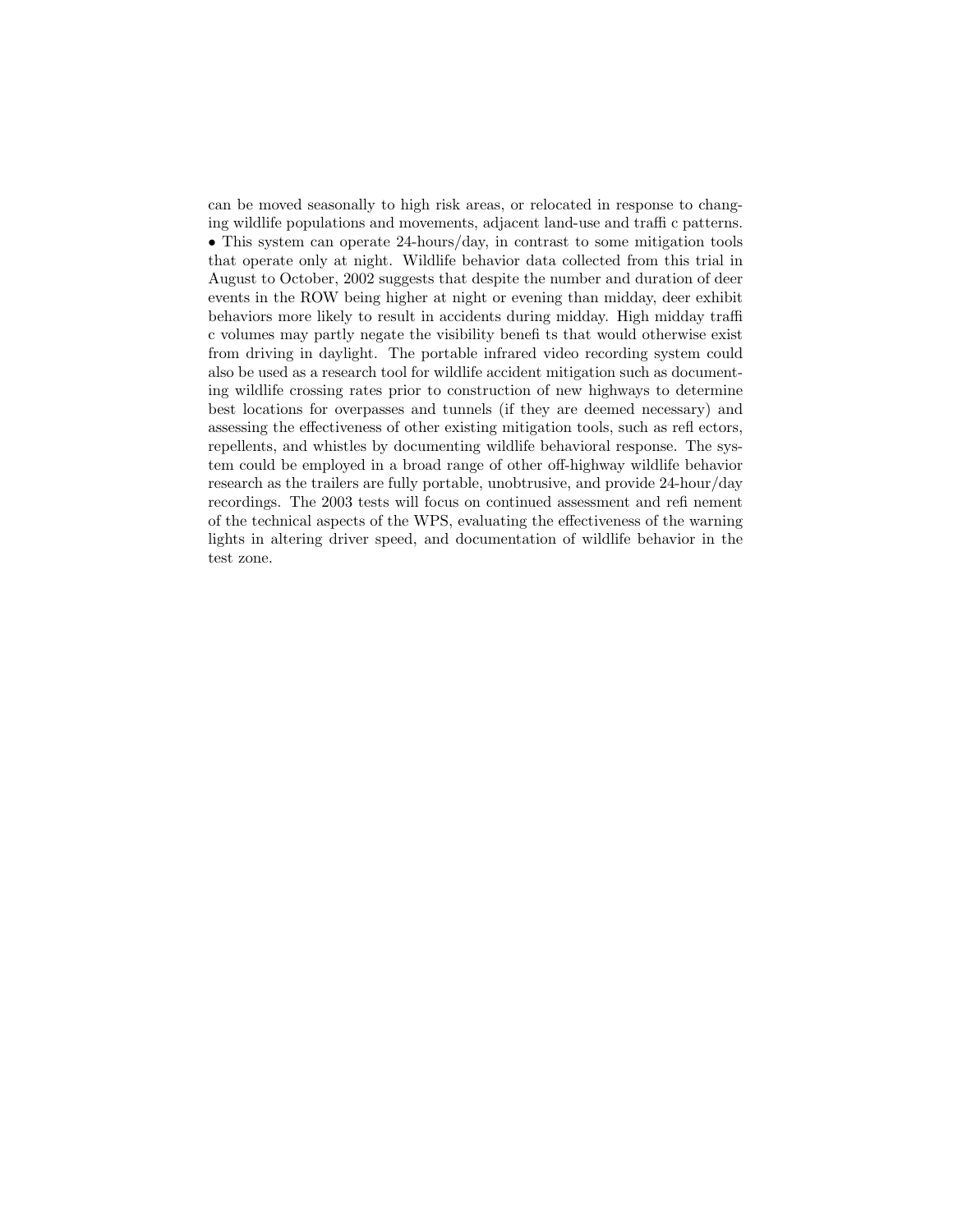#### THE WILDLIFE PROTECTION SYSTEM: EARLY SUCCESSES AND CHALLENGES USING INFRARED TECHNOLOGY TO DETECT DEER, WARN DRIVERS, AND MONITOR DEER BEHAVIOR

#### Nancy Newhouse (Phone: 250-324-3205, Email: sylvan@rockies.net), Sylvan Consulting Ltd. RR5 3519 Toby Creek Road, Invermere, BC V0A 1K5, Fax: 250-342-0532

#### Problem Statement

Wildlife-vehicle accidents result in substantial personal, environmental and economic losses, including human injuries, fatalities, loss of wildlife, and vehicle damage. In British Columbia, about 16,000 such collisions occur annually, including unreported cases. This typically results in two to three human deaths (Sielecki 2001) and claims to the Insurance Corporation of British Columbia (ICBC) of over CDN\$25 million, excluding "swerved-tomiss" accidents. As Farrell (2002) notes, the problems associated with wildlife-vehicle collisions are global, pervasive and increasing, yet most of the literature suggests that many mitigation techniques have limited utility because they are ineffective at reducing collisions or have large impacts on natural wildlife movements.

## Project Objectives

The *Wildlife Protection System* (WPS) is designed to use infrared cameras to detect wildlife on or near highways. When wildlife is detected, flashing lights are triggered, warning drivers to reduce speed and anticipate wildlife on the roadway. The objectives of this project are to:

- 1. Determine the ability of the WPS to detect wildlife and warn motorists.
- 2. Determine the speed response of drivers to wildlife-activated warning lights.
- 3. Document wildlife behavior near highways using 24-hour infrared video footage in order to develop more effective wildlife collision mitigation strategies.

## Funding Source and Total Budget

Funding for this project was provided by the Insurance Corporation of British Columbia, Intrans Tech (part of the Rainbow Group of Companies), Parks Canada, the BC Conservation Foundation, the Columbia Basin Fish and Wildlife Compensation Program, FLIR Systems, Inc., OCTEC Ltd., and QWIP Technologies. In 2002, over CDN\$600,000 was spent on development and preliminary testing of the system.

## Methodology

The first trial was initiated in the summer of 2002 in Kootenay National Park, British Columbia, Canada. In the trial, a camera was mounted on a 6-m pole at each end of a 2-km stretch of highway. Adjacent to each pole was a trailer containing a computer (with tracking software), two radar guns, and a conventional digital video camera. Continuous (24-hour) infrared and conventional video footage was recorded. In addition, an "event log" was generated in an Excel spreadsheet that recorded traffic speeds before and within the test zone, and animal detections within the zone. A number of technical difficulties prevented the system from becoming fully operational in 2002. However, we were able to view 24-hour infrared video footage of deer behavior in the highway right-of-way (ROW) over 16 days from 29 August to 7 October 2002.

We recorded the number of deer present on the ROW during five-minute samples at the beginning of every half-hour, along with their location and some behaviors (in ditch, on roadside approaching highway, on roadside retreating from highway, standing on road, crossing road), whether they were running, whether a car was present, and if crossing, whether the attempt was successful and whether there was a near-miss with a vehicle.

## **Summary of Findings and Their Applications**

Successes from this preliminary trial include confirmation of the camera's ability to track wildlife within a 1-km range, and collection of infrared video data, providing a unique opportunity to study wildlife behavior on and near road systems.

We recorded 1131 deer-minutes of behavior (number of deer events multiplied by the time they were present in the sampling period). Based on hourly totals of deer-minutes, we stratified the 24-hour period into night (midnight to 7 AM), midday (7 AM to 7 PM) and evening (7 PM to midnight). Both the number of deer and the duration of their stay in the ROW were greatest during the night, intermediate during the evening, and lowest during midday, so the number of deer-minutes per hour was over 2x higher at night than evening, and over 15x higher at night than midday. However, deer were more likely to exhibit behaviors of concern to motorists during midday. For example, within sample periods, the following measures were higher per deer during midday than evening or night, respectively: approaches to highway (0.70, 0.60, 0.43), running approaches to highway (0.42, 0.09, 0.03), stepping onto the highway surface (0.14, 0.10, 0.10), attempted or successful highway crossings (0.12. 0.08, 0.08), and crossing in front of oncoming cars (0.05, 0.00, 0.02). The relatively higher rate of high-risk behaviors during midday is compounded by the fact that vehicle numbers were much higher during